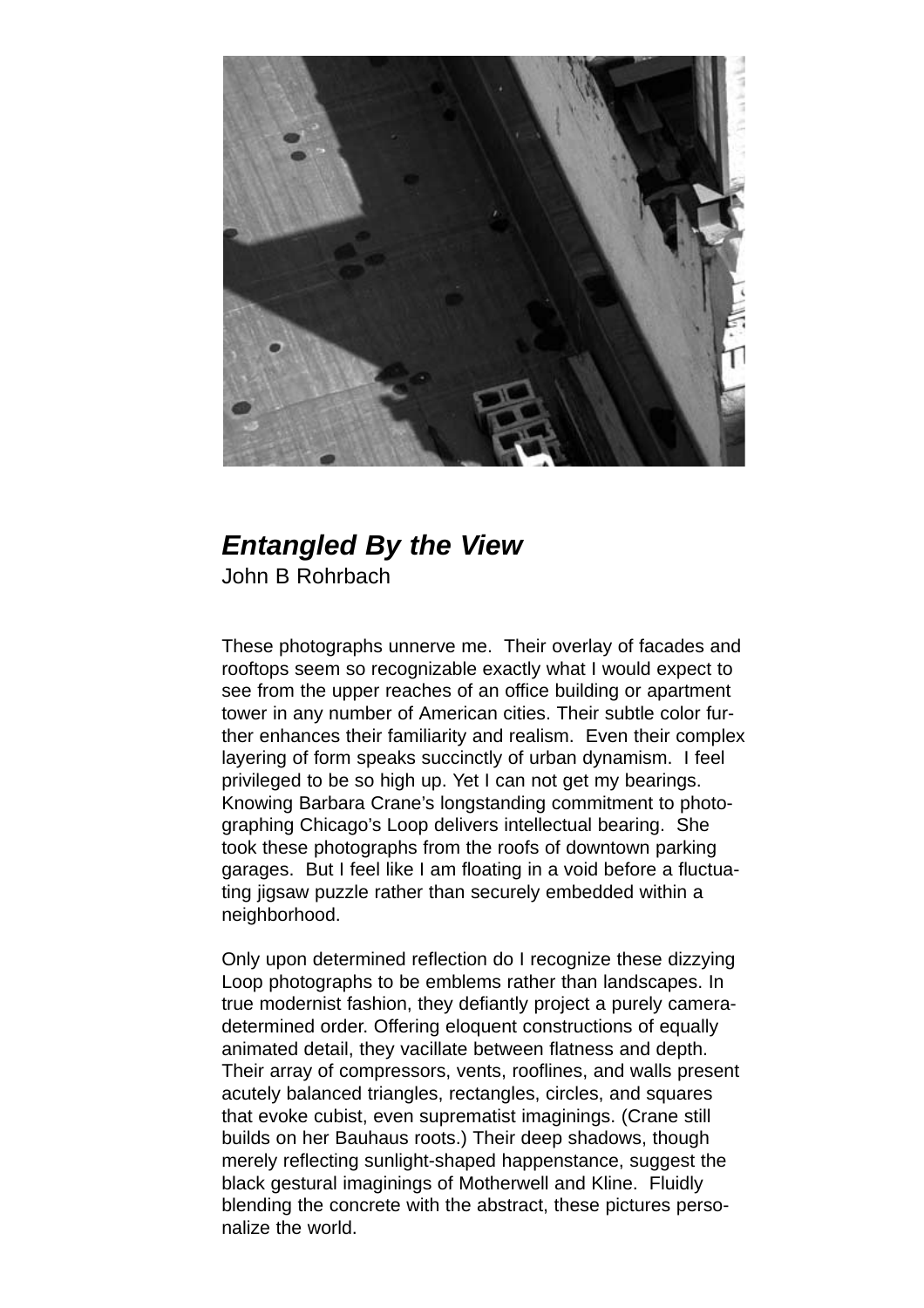Just as pungent is their emptiness. Virtually devoid of people, commerce, or even the ubiquitous fast food wrapper, the images exude a palatable quiet and an antiseptic cleanliness that sucks me graciously into their coolly alluring abstract beauty only to repel me back out with a driving, radiating energy. Rather than evoke the romantic loftiness of an earlier age they defiantly project a tangle of equally competing forces. Instead of the usual repeating lines of steel and glass comfortably tugging one beyond the seen, they proffer an explosive tension that is bound tightly within the frame. These photographs are self-sufficient tales rather than fragments of a larger whole. They reject any notion of a straight-line narrative, replacing it with a layered web defined by space rather than time. I can not let go.



## *Forward: Perceptual Adventures*

Michael A Weinstein

Throughout her distinguished career as a photographic artist, Barbara Crane has been a ceaseless adventurer, exploring new dimensions ofvision with a scrupulous attention to technical discipline and a deep feeling for her widely diverse subjects, which she loving transforms through her rigorous straight practice.

Crane has been equally adept as a street photographer, capturing significant gesture and expression, and as a meditative photographer, grasping the stillness of the still in a Zenlike way that reveals new possibilities for the natural or cultural subject in its distinct singularity. She has united her two sides through